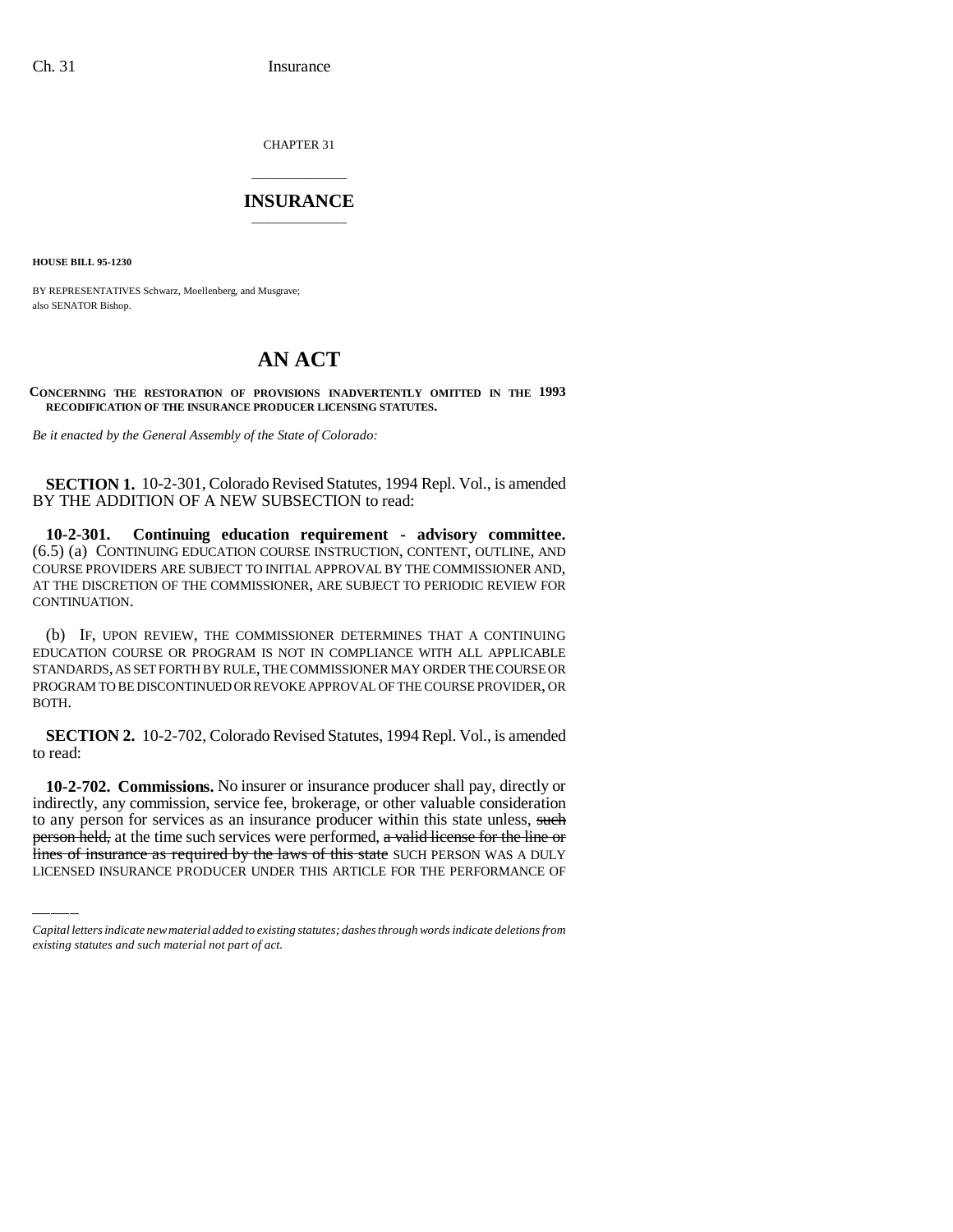Insurance Ch. 31

SUCH SERVICES. IN ADDITION, no person, other than a person appropriately licensed by this state as an insurance producer at the time such services were performed, shall accept any such commission, service fee, brokerage, or other valuable consideration; for such services EXCEPT THAT ANY PERSON DULY LICENSED UNDER THIS ARTICLE MAY PAY OR ASSIGN SUCH PERSON'S COMMISSIONS TO, OR DIRECT THAT SUCH PERSON'S COMMISSIONS BE PAID TO, A PARTNERSHIP OF WHICH THE PERSON IS A MEMBER, EMPLOYEE, OR AGENT OR TO A CORPORATION OF WHICH THE PERSON IS AN OFFICER, EMPLOYEE, OR AGENT. This section shall not prevent payment or receipt of renewal or other deferred commissions to or by any person entitled thereto under this section.

**SECTION 3.** 10-2-403 (1) (c), Colorado Revised Statutes, 1994 Repl. Vol., is amended to read:

**10-2-403. Exemption from license examination.** (1) The following applicants shall be exempt from the written examination requirements set forth in section 10-4-402:

(c) An individual applicant who holds the designation of chartered life underwriter ("CLU"); except that such individual is NOT exempt only from that portion of the examination pertaining to Colorado laws and rules pertinent to life insurance and health coverage insurance;

**SECTION 4.** 10-2-413 (1), Colorado Revised Statutes, 1994 Repl. Vol., is amended BY THE ADDITION OF THE FOLLOWING NEW PARAGRAPHS to read:

**10-2-413. Fees.** (1) The commissioner shall, by rule, set reasonable fees for the following:

(t) REGISTRATION OF A CONTINUING EDUCATION COURSE OR PROGRAM;

(u) RENEWAL OF REGISTRATION OF A CONTINUING EDUCATION COURSE OR PROGRAM.

**SECTION 5.** Part 4 of article 2 of title 10, Colorado Revised Statutes, 1994 Repl. Vol., is amended BY THE ADDITION OF A NEW SECTION to read:

**10-2-417. Public insurance adjuster - license required.** NO PERSON SHALL ACT OR HOLD ONESELF OUT TO BE A PUBLIC INSURANCE ADJUSTER ADJUSTING CLAIMS FOR LOSSES OR DAMAGES ARISING OUT OF POLICIES OF FIRE AND ALLIED LINES INSURANCE EMPLOYED BY AND REPRESENTING SOLELY THE INTEREST OF THE NAMED INSURED IN A POLICY OF FIRE AND ALLIED LINES INSURANCE UNLESS LICENSED THEREFOR. THE COMMISSIONER MAY ACCEPT APPLICATION OF ANY PERSON TO ACT AS A PUBLIC INSURANCE ADJUSTER. THE COMMISSIONER MAY PROMULGATE SUCH RULES AS ARE NECESSARY TO CARRY OUT THE PROVISIONS OF THIS SECTION, INCLUDING ESTABLISHING NONREFUNDABLE FEES AND TESTING REQUIREMENTS FOR ALL APPLICANTS FOR LICENSURE.